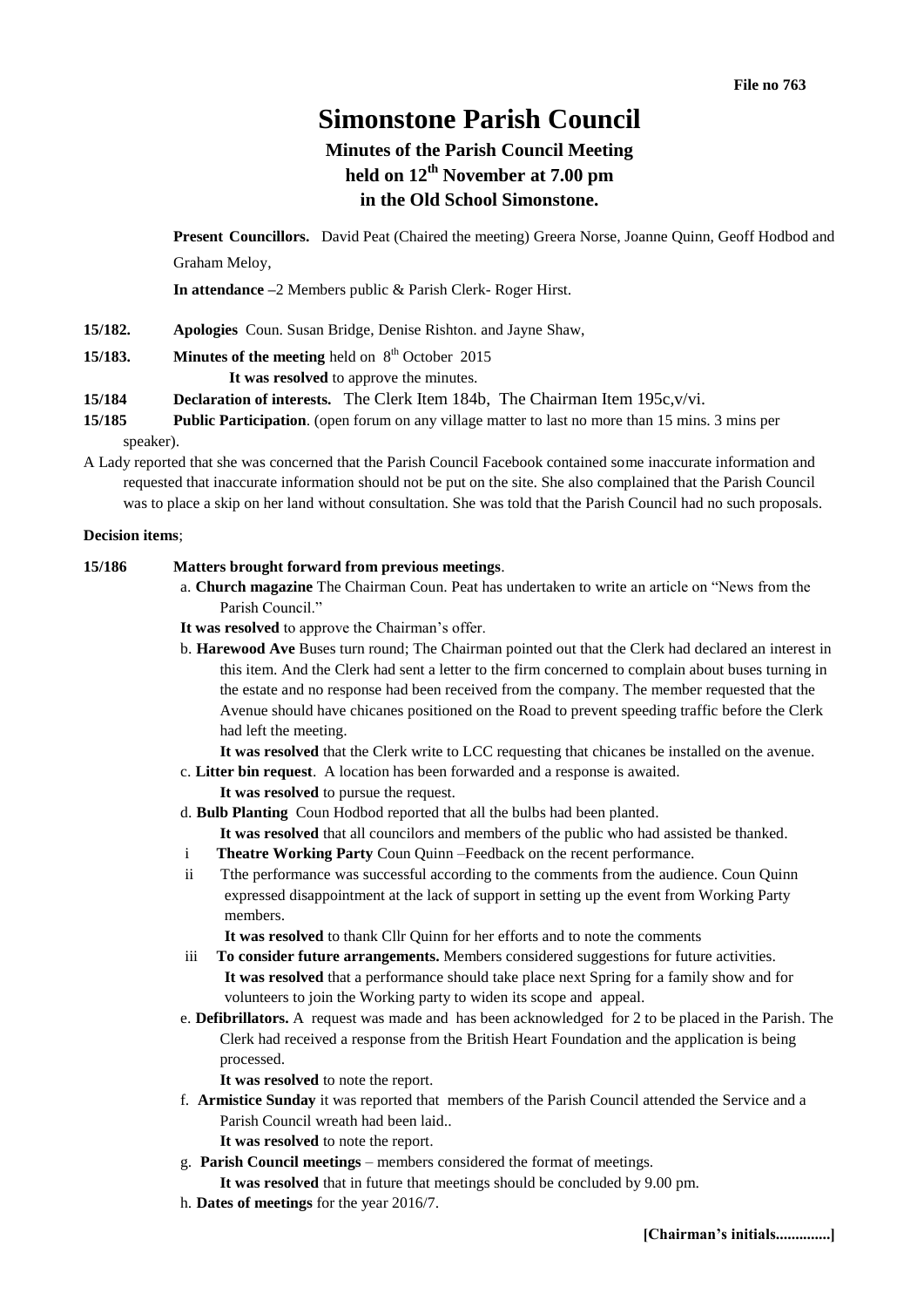**It was resolved** to approve the dates as listed.

**File no 762**

- i. **Commemorative Bench** for the Parish Garden.
	- **It was resolved** to accept the quotation from CYAN Ltd.
- j. **River Bank erosion** reported as requested.

 **It was resolved** to note the report.

## **15/186 Community activities -**

a. **A Community organization a Draft booklet** has been circulated to members.

**It was resolved** that the booklet be updated by the end of November and printed for the early new year.

- b. **Christmas Tree Arrangements** for purchase and erection of the tree **It was resolved** that the quotation form Dove Syke Nursery be accepted.
- c. **Christmas tree switch on** 30th November, The Clerk reported that arrangements had been made as in past years.

**It was resolved** that members of the Parish Council and friends assist in the arrangements.

**15/187 Funding for SPID** – the Clerk reported that the bid for funding had been unsuccessful.  **It was resolved** to note the report.

## **15/188 Matters raised by members.**

a. **Coun Shaw** had requested that a litter bin be placed at the Bus stop on Blackburn Road. The Clerk reported that a request had been forwarded to RVBC but no response had been received.

**It was resolved that** a further request be made.

## **15/189 Correspondence Items of concern**.

a. **SUSTRANS Railway track** – A Bat survey was required before any work could be carried out on clearing the track and the work to do any clearance of the site would have to be suspended until they received the necessary authorization. The Lengthsman had been informed not to carry out any work on the track.

**It was resolved** to note the report.

- b. **Footpath below Shady Walk**. Report from LCC has been forwarded to members for information. **It was resolved** to note the report.
- c. **Letter from Lady in Waiting** to Her Majesty the Queen has been received.

**It was resolved** to note the letter of thanks

d. **Coun. Quinn** presented a letter she had received form a former Councillor pointing out the Parish Councils obligations under the recent Transparency Act. **It was resolved** that the Clerk respond to the letter.

## **15/190 Chairman. Matters for consideration.**

a. **Parish Plan Housing needs** the Working Group is to meet with RVBC to discuss the best way forward on the  $16<sup>th</sup>$  November.

**It was resolved to** note the meeting and that members of the working party attend

- b. **BIMBY Housing** guide. Further information has been requested regarding housing designs sympathetic to the localities where developments are considered. **It was resolved** to note the request.
- c. **As Chairman of Ribble Valley Parish Liaison** Committee meeting the Chairman has been invited to become the Chair of Pendle Hill Partnership. **It was resolved** to note the report.
- i **A Governance Working Party** should be formed to consider the most recent Financial Regulation **It was resolved** that a Working Party be formed and members are Coun Peat, Quinn, Meloy and Norse, Plus any member who wishes to join the WP. And that it should report back to the January meeting.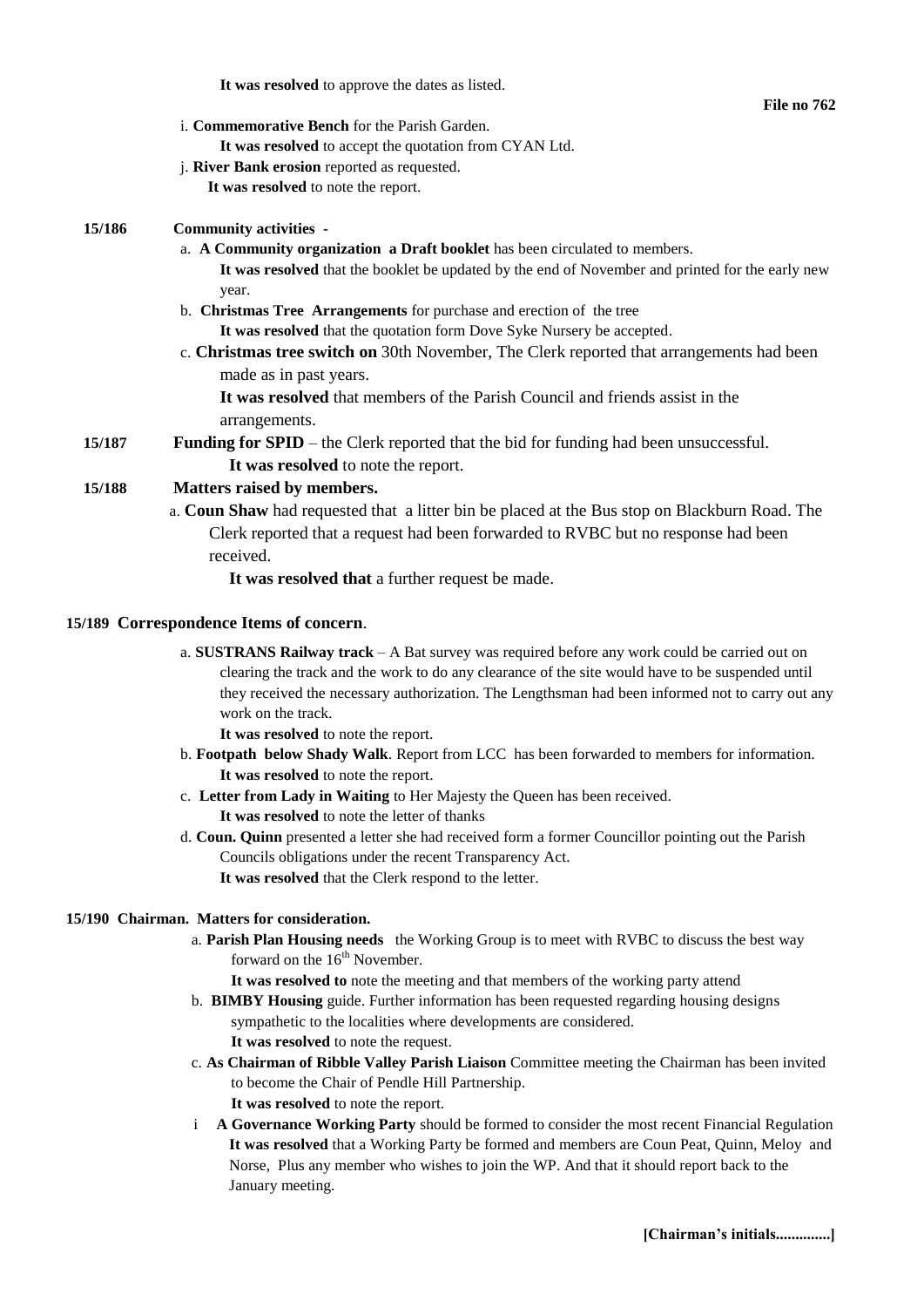d. **Coun Meloy** – Martholme Greenway – reported that he had been appointed vice Chairman of the Martholme Greenway group. He continued to report that design work was in progress and that access to the track was to be from the southern side of the track accessed from Simonstone Lane and continue up to Gooseleech wood. It was also reported that the work on clearing the vegetation on the Simonstone Lane buttress of the bridge. SUSTRANS were contacting LCC highways to obtain necessary funding in order to close the lane to allow the clearance of vegetation.

**It was resolved** to note the report.

#### **15/191** LCC .

a. **Parish based public transport**. The Chairman reported that the County was consulting Parish Councils on the proposals for Parishes to develop solutions to their particular transport problems. **It was resolved** to note the report.

## **15/192 RVBC**

a. **Grant for additional services** up to £3000 for small parishes. Application to be submitted by September 2016.

**It was resolved** that the grant application be considered before that date. but that a dedicated SPID was initially identified.

b. **Public Right of Way** Application forms for footpaths to become a PROW have been received **It was resolved** to note the report**.** 

## **15/193 Planning Applications** –

i 2015/0864 Time Computers Time Technology Park Blackburn Road Simonstone. Proposed upgrade and associated works including replacement mast 23m high. The application is for full consent.

**It was resolved** to make no objection

**15/194 LALC – Finance Work shop** Training 26<sup>th</sup> November Howick House Penwortham. £30.00. Members are encouraged to attend training courses.

 **It was resolved** to note the training courses on offer.

#### **15/195 Finance**

a. **Income**-The Clerk reported that RVBC, Concurrent Fund Rebate Grant has been received  **It was resolved** to note the report.

b. **Budget for 2016/17** was considered and set at £9007.

 **It was resolved** The precept for the year 2016/7 set at £8200 with excess to be taken from balances.

#### c. **Payments.**

| $\mathbf{i}$ | I R Hirst           | Salary                     | £492.60 |
|--------------|---------------------|----------------------------|---------|
| ii           | <b>HMSO</b>         | Income tax                 | £123.20 |
| iii          | <b>PSS</b>          | Expenses                   | £140.99 |
| iv           | I R Hirst/NU/Age    | Printing                   | £68.40  |
| V            | D Peat/expenses     | Library Theatre            | £235.00 |
| vi           | D Peat/Bl           | Wreath/meeting Expense     | £33.90  |
| vii          | Dove Syke Nursery   | Christmas tree.            | £200.00 |
|              | viii Nu-Age         | Printing                   | £68.40  |
| ix           | <b>Burnley Hire</b> | Hire of Lighting equipment |         |

**It was resolved** that the above accounts be paid and payment of seasonal expenses associated with Christmas tree and the Light switch as required.

**15/196 Borough Councillors**. RV Coun Lesley Graves sent her apologies.

#### **15/197 Matters reported by members** for consideration at future meetings.

a. The **Governance Working Party** to report to the January meeting.